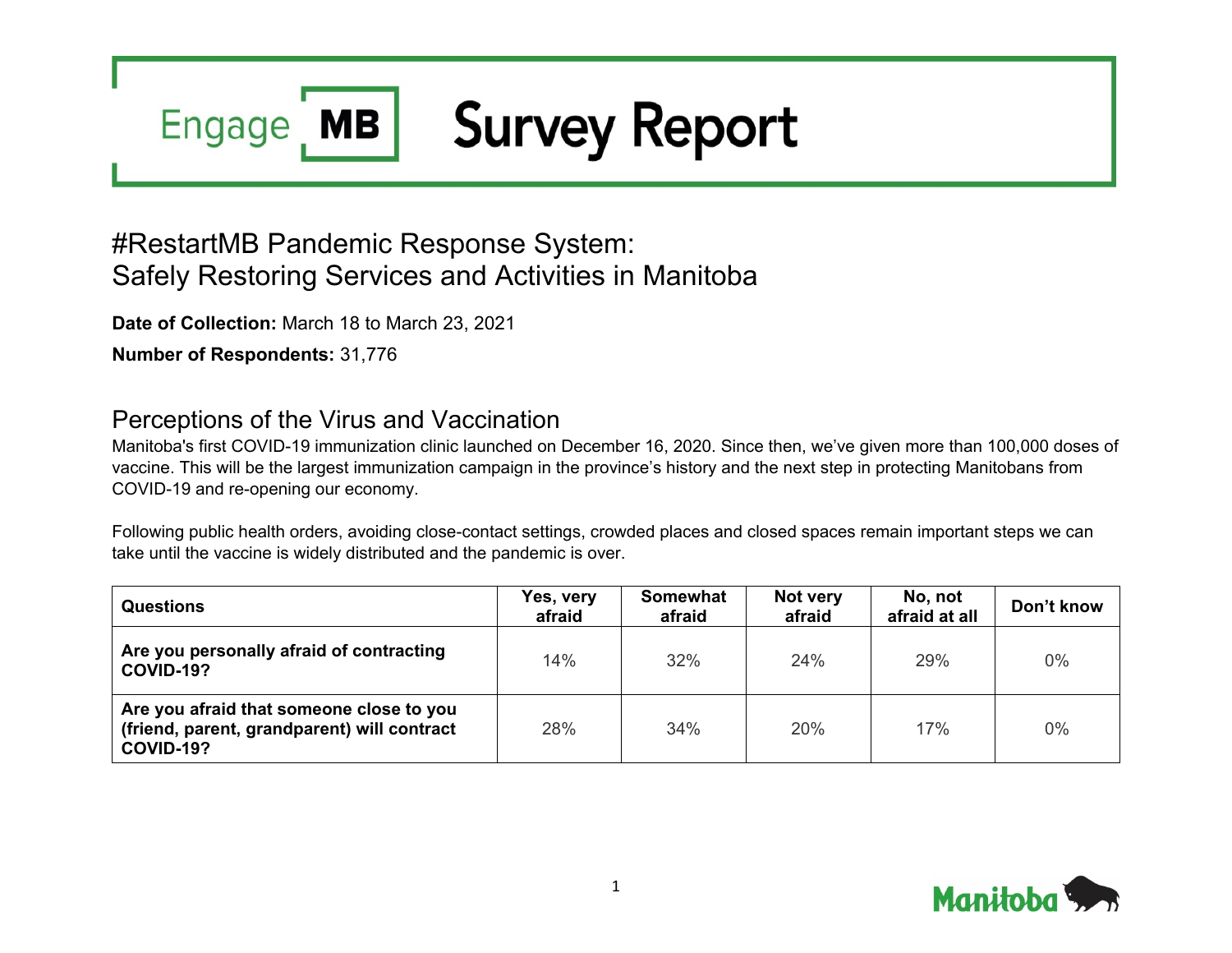Manitoba first received the COVID-19 vaccine in mid-December 2020 and plans to immunize priority populations first.

#### **To what extent do you approve or disapprove of the provincial government's current approach to providing the COVID-19 vaccine?**

| Strongly approve    | 33%  |
|---------------------|------|
| Somewhat approve    | 47%  |
| Somewhat disapprove | 13%  |
| Strongly disapprove | 7%   |
| <b>Total</b>        | 100% |

#### **Which of the following statements best reflects your perspective on the COVID-19 vaccines?**

| I have already received immunization against COVID-19.       | 9%   |
|--------------------------------------------------------------|------|
| I will sign up for vaccination as soon as I am eligible.     | 56%  |
| I will get the vaccine, but I'm not in a rush to sign-up.    | 13%  |
| I'm not sure if I will get the vaccine when it is available. | 12%  |
| I will not get vaccinated against COVID-19.                  | 10%  |
| <b>Total</b>                                                 | 100% |

#### **Has a member of your household already received a COVID-19 vaccine?**

| Yes               | 13%  |
|-------------------|------|
| Not yet           | 82%  |
| Prefer not to say | 4%   |
| <b>Total</b>      | 100% |

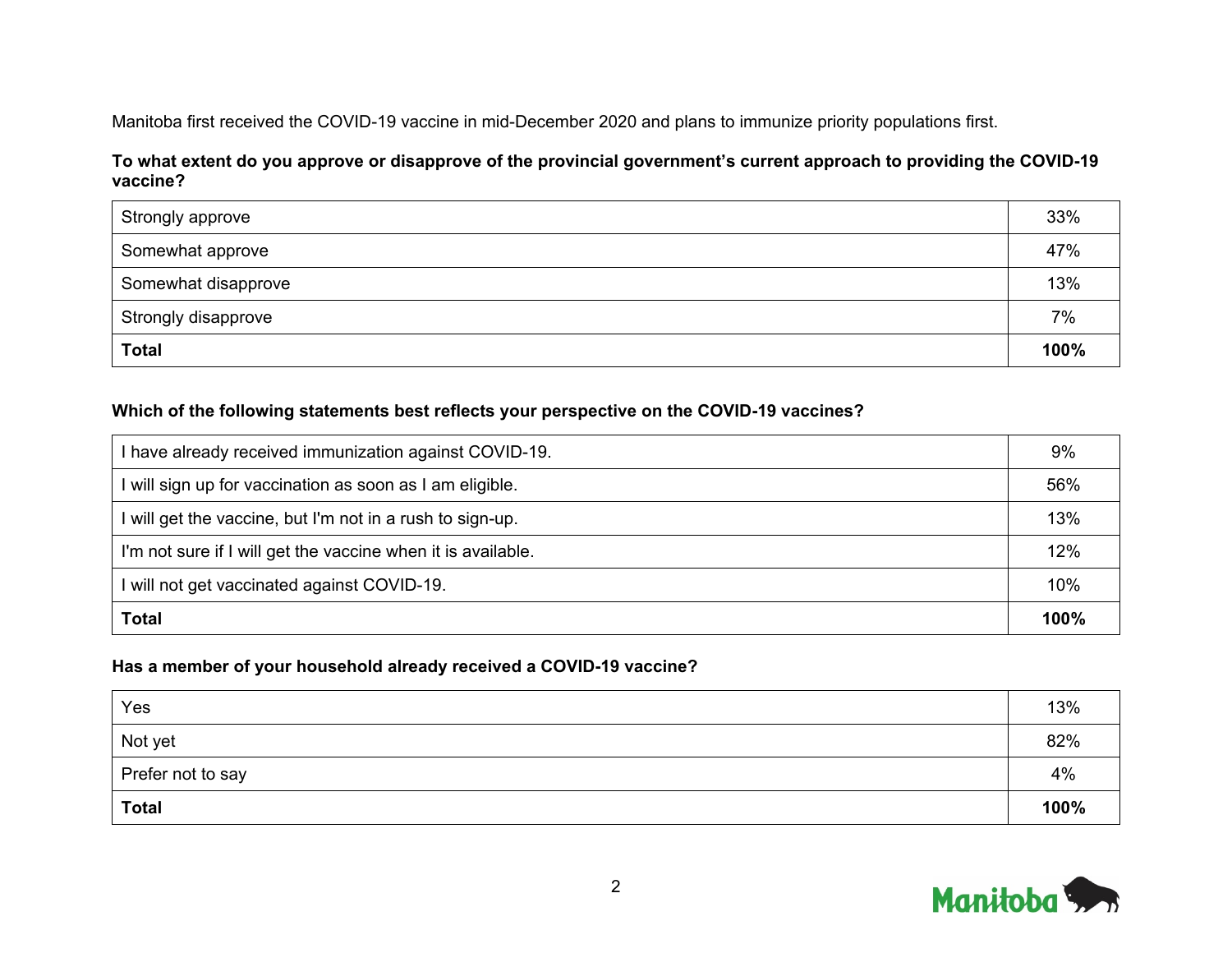## Current Manitoba Situation

**Given the current state of the pandemic situation in Manitoba, how comfortable would you feel doing each of the following activities?**

|                                                              | Not at all<br>comfortable | Not very<br>comfortable | <b>Somewhat</b><br>comfortable | <b>Very</b><br>comfortable | <b>Not</b><br><b>Applicable</b> |
|--------------------------------------------------------------|---------------------------|-------------------------|--------------------------------|----------------------------|---------------------------------|
| Going to work / the office                                   | 7%                        | 9%                      | 18%                            | 52%                        | 14%                             |
| Going to restaurants                                         | 18%                       | 16%                     | 23%                            | 43%                        | $0\%$                           |
| Going to the movie theatre                                   | 32%                       | 16%                     | 18%                            | 29%                        | 5%                              |
| Taking public transit                                        | 36%                       | 18%                     | 12%                            | 16%                        | 18%                             |
| Going to bars, night clubs and pubs                          | 46%                       | 14%                     | 11%                            | 16%                        | 13%                             |
| Shopping at a stand-alone store                              | 2%                        | 7%                      | 31%                            | 60%                        | 0%                              |
| Sending children to schools and day cares                    | 4%                        | 8%                      | 22%                            | 45%                        | 21%                             |
| Going to the gym / yoga centre                               | 21%                       | 13%                     | 18%                            | 36%                        | 12%                             |
| Going to the dentist / chiropractor / massage<br>therapist   | 3%                        | 7%                      | 25%                            | 64%                        | $1\%$                           |
| Shopping at a mall                                           | 10%                       | 15%                     | 30%                            | 45%                        | $1\%$                           |
| Attending religious services / funerals / Pow<br><b>Wows</b> | 23%                       | 15%                     | 16%                            | 34%                        | 12%                             |
| Travelling outside of Manitoba                               | 31%                       | 15%                     | 18%                            | 35%                        | 2%                              |

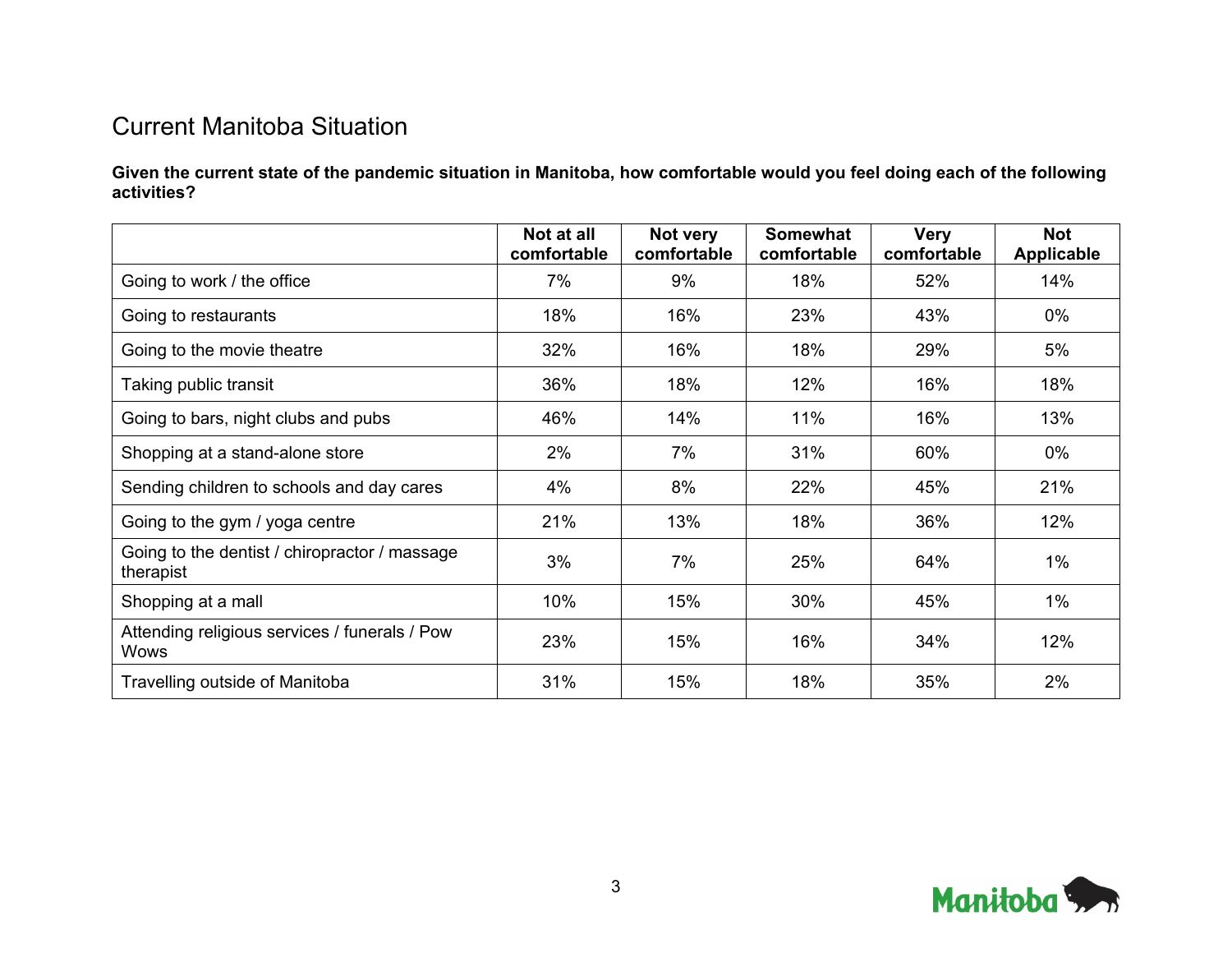## Possible Changes to Public Health Orders

Public health officials, following the feedback of Manitobans, are considering possible changes to the public health orders for the entire province, with physical distancing measures, capacity limits and safety protocols in place.

Your insights and feedback will assist public health officials to prioritize the easing of restrictions, as case numbers, ICU capacity and other key data points improve.

Possible changes include:

- Outdoor gatherings: Increasing gathering limits at outdoor public places to 25 people.
- Weddings and funerals: Increasing gathering limits at weddings, funerals and other gatherings to 25 people.
- Places of worship: Expanding capacity at religious services to a 25 per cent or a 250-person capacity, whichever is lower, with other public health measures still in effect.
- Retail stores: Expanding the capacity limits for retail stores to 50 per cent or a 500-person capacity, whichever is lower.
- Restaurants: Allowing people to eat at the same table with other persons in the indoor area of a restaurant, as long as everyone seated at a table has designated those individuals to visit them in their home.
- Indoor sporting facilities: Allowing organized team games at indoor sporting facilities. Remove the restriction for youth to wear a mask while taking part in an indoor sporting activity such as hockey or soccer, but requiring mask use in other areas of the facility.
- Indoor theatres, indoor concert halls, casinos and bingo halls: Enabling indoor theatres, indoor concert halls, casinos and gaming centres to operate at 25 per cent or a 250-person capacity, whichever is lower, with other public health measures still in effect.
- Travel restrictions: Removing the requirement to self-isolate for 14 days for inter-provincial/domestic travellers who travel for business reasons and do not have symptoms.

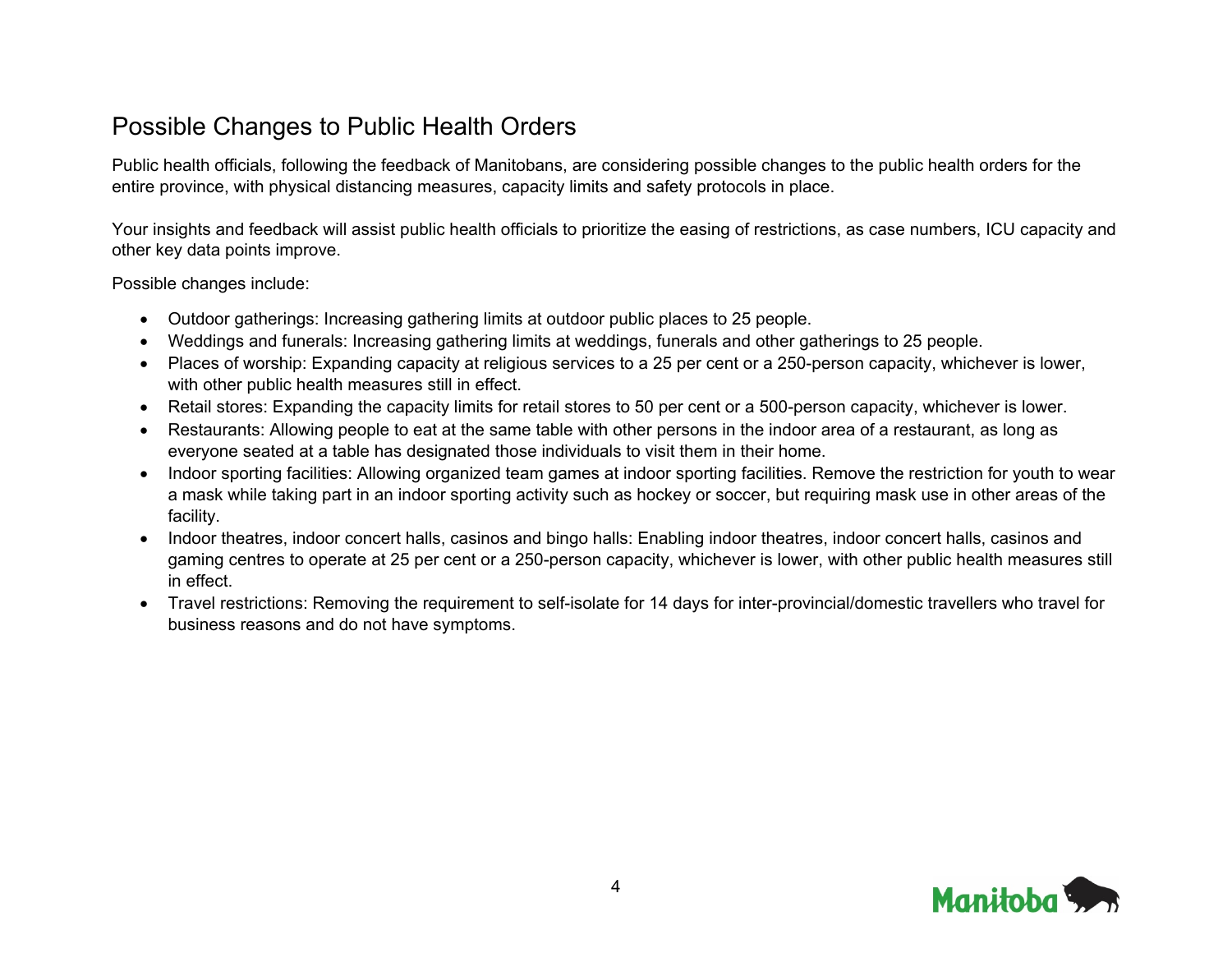**Do you think the options for potential changes to the public health orders would be an appropriate next step in a gradual reopening, too fast, or too slow?**

| <b>Potential Change</b>                                                                                                                                           | <b>Appropriate</b><br><b>Next Step</b> | <b>Too Fast</b> | <b>Too Slow</b> | <b>Unsure</b> |
|-------------------------------------------------------------------------------------------------------------------------------------------------------------------|----------------------------------------|-----------------|-----------------|---------------|
| Increasing gathering limits at outdoor public places to 25 people.                                                                                                | 53%                                    | 21%             | 23%             | 2%            |
| Increasing gathering limits at weddings, funerals and other<br>gatherings to 25 people.                                                                           | 48%                                    | 25%             | 24%             | 3%            |
| Expanding capacity at religious services to a 25 per cent or a 250-<br>person capacity, whichever is lower, with other public health<br>measures still in effect. | 32%                                    | 44%             | 18%             | 6%            |
| Expanding the capacity limits for retail stores to 50 per cent or a 500-<br>person capacity, whichever is lower.                                                  | 45%                                    | 35%             | 16%             | 3%            |
| Allowing people to eat at the same table with other persons in the<br>indoor area of a restaurant.                                                                | 45%                                    | 28%             | 23%             | 4%            |
| Allowing organized team games at indoor and outdoor sporting<br>facilities.                                                                                       | 40%                                    | 34%             | 17%             | 8%            |
| Removing the restriction for youth to wear a mask while taking part in<br>an indoor or outdoor sporting activity such as hockey or soccer.                        | 36%                                    | 38%             | 18%             | 9%            |
| Enabling indoor theatres, indoor concert halls, casinos and gaming<br>centres to operate at 25 per cent or a 250-person capacity,<br>whichever is lower.          | 37%                                    | 41%             | 16%             | 6%            |
| Removing the requirement to self-isolate for 14 days for inter-<br>provincial/domestic travellers who travel for business reasons and do<br>not have symptoms.    | 30%                                    | 44%             | <b>20%</b>      | 6%            |

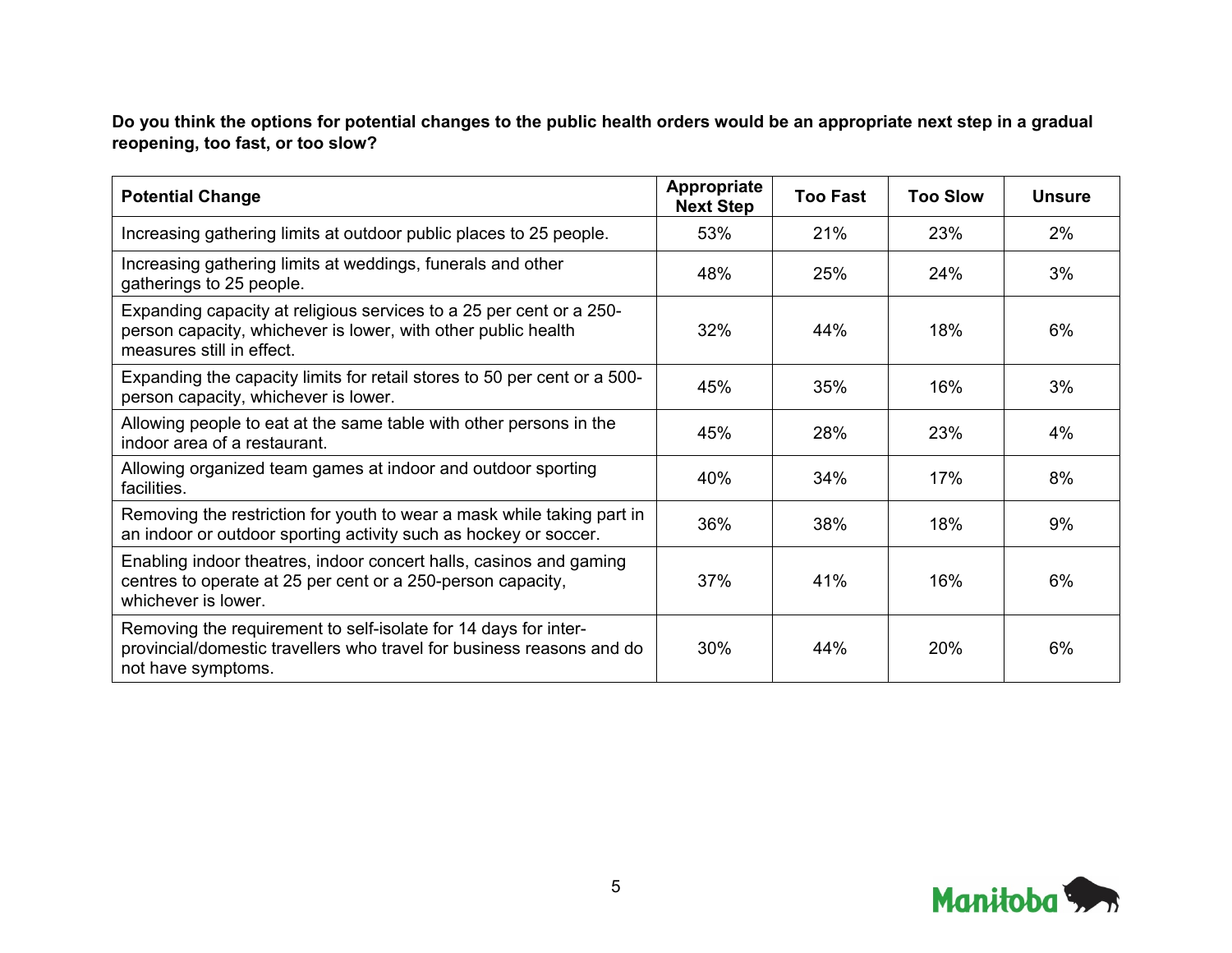#### **When considering the proposed changes to the public health orders what is most important to you?**

The results below indicate the possible changes ranked from **most important to least important**. The potential changes ranked the highest is increasing gathering limits at an outdoor place to 25 people.

| <b>Potential Change</b>                                                                                                                                    | <b>Average Rank</b> |
|------------------------------------------------------------------------------------------------------------------------------------------------------------|---------------------|
| Increasing gathering limits at an outdoor place to 25 people.                                                                                              | 2.84                |
| Allowing people to eat at the same table with other persons in the indoor area of a restaurant.                                                            | 3.40                |
| Increasing gathering limits at weddings, funerals and other gatherings to 25 people.                                                                       | 3.66                |
| Expanding the capacity limits for retail stores to 50 per cent or a 500-person capacity, whichever<br>is lower.                                            | 4.66                |
| Allowing organized team games at indoor sporting facilities.                                                                                               | 4.98                |
| Removing the requirement to self-isolate for 14 days for inter-provincial/domestic travellers who<br>travel for business reasons and do not have symptoms. | 5.27                |
| Expanding capacity at religious services to a 25 per cent or a 250-person capacity, whichever is<br>lower.                                                 | 5.37                |
| Enabling indoor theatres, indoor concert halls, casinos and gaming centres to operate at 25 per<br>cent or a 250-person capacity, whichever is lower.      | 5.82                |